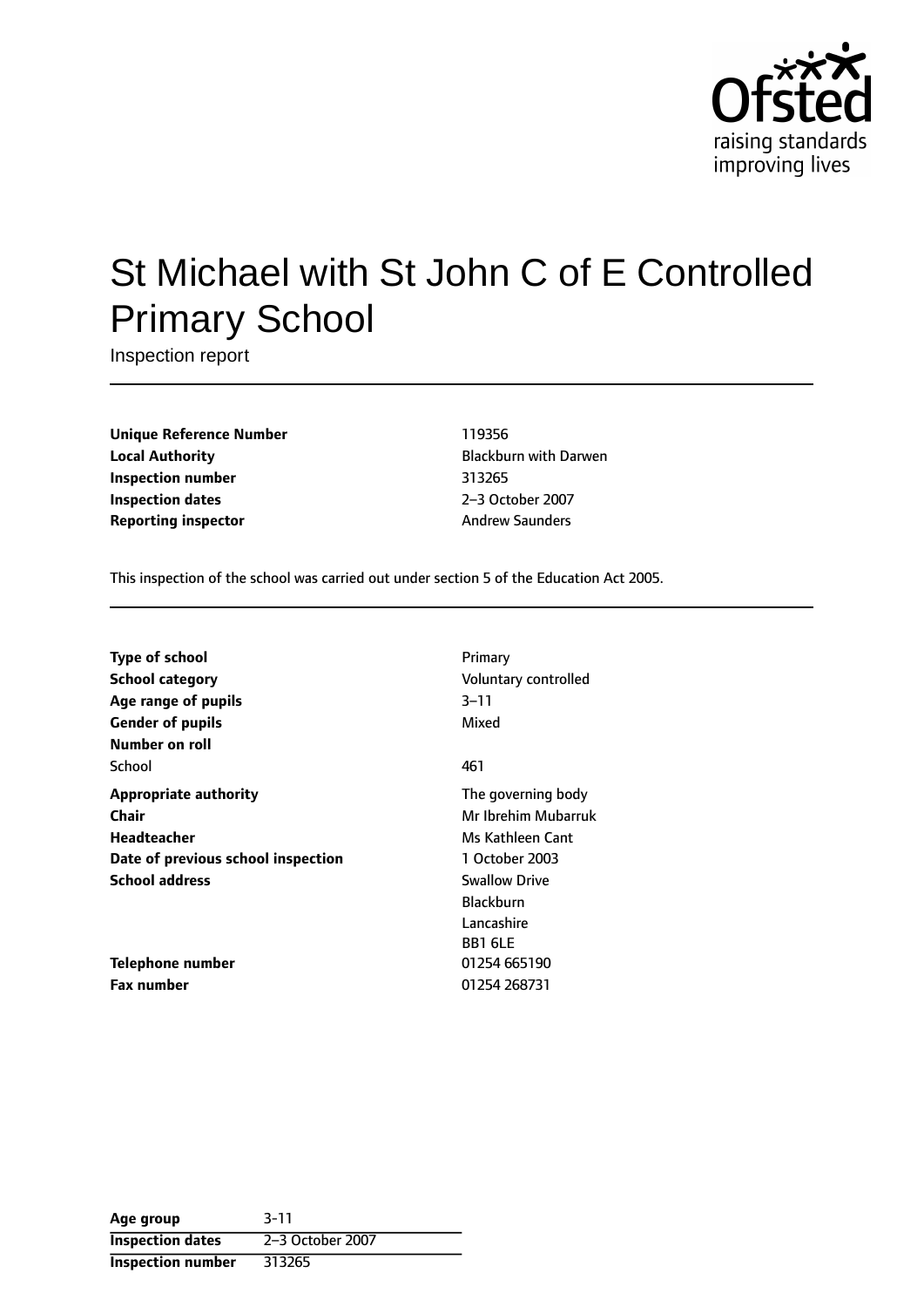© Crown copyright 2007

.

#### Website: www.ofsted.gov.uk

This document may be reproduced in whole or in part for non-commercial educational purposes, provided that the information quoted is reproduced without adaptation and the source and date of publication are stated.

Further copies of this report are obtainable from the school. Under the Education Act 2005, the school must provide a copy of this report free of charge to certain categories of people. A charge not exceeding the full cost of reproduction may be made for any other copies supplied.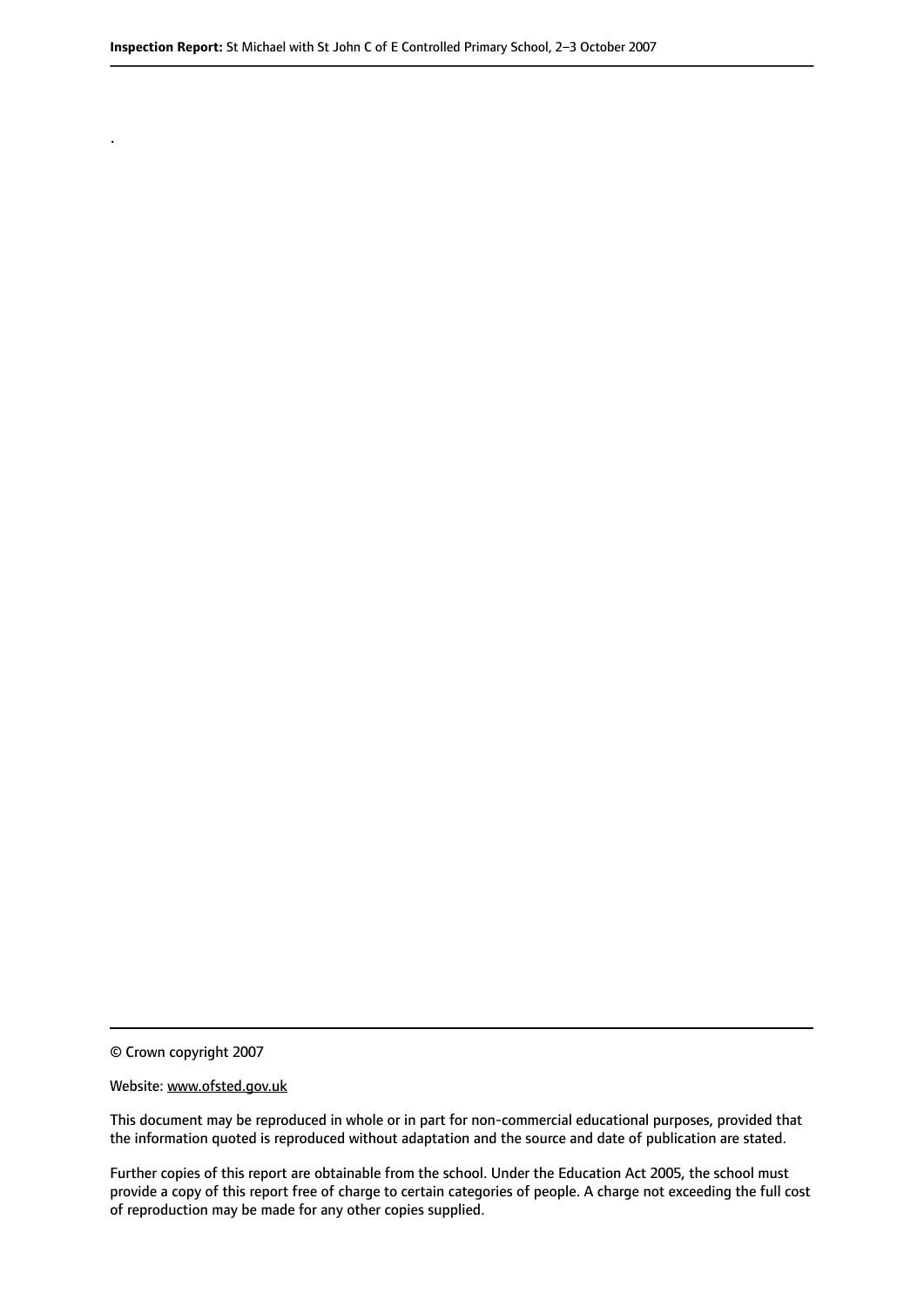# **Introduction**

The inspection was carried out by three Additional Inspectors.

# **Description of the school**

St Michael with St John Primary School is a larger than average church school, with a Nursery. Almost all pupils speak English as an additional language and are of British Indian or British Pakistani heritage. The proportion of pupils entitled to free school meals is well above the national average, as is the proportion with learning difficulties and/or disabilities. Against the national trend, numbers on roll are rising significantly. The school has faced an extended period of refurbishment as well as staff changes, but the situation is now stable.

### **Key for inspection grades**

| Grade 1 | Outstanding  |
|---------|--------------|
| Grade 2 | Good         |
| Grade 3 | Satisfactory |
| Grade 4 | Inadequate   |
|         |              |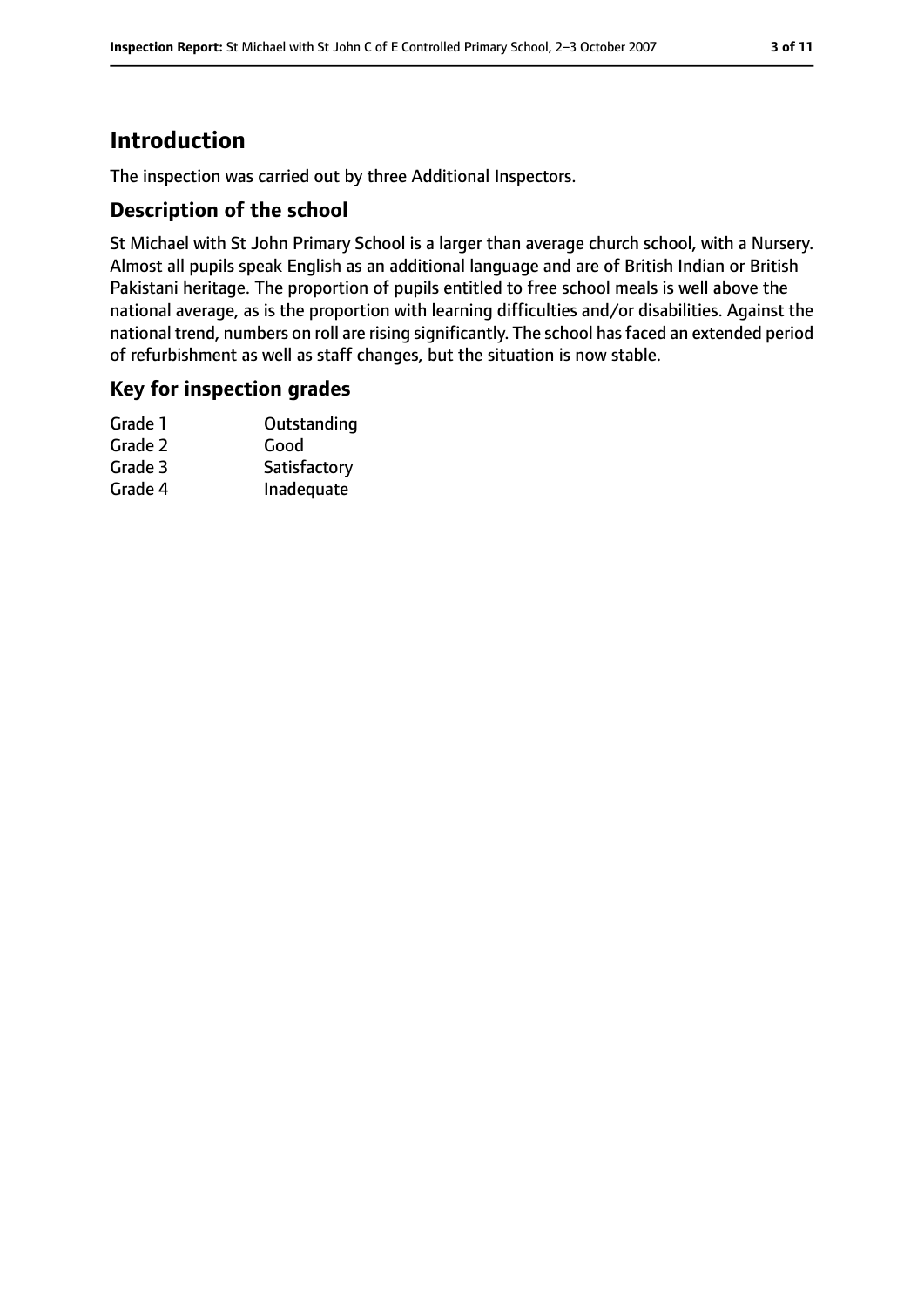# **Overall effectiveness of the school**

#### **Grade: 3**

This school provides a satisfactory quality of education. It also has some aspects of its work that are good. Following a period of turbulence, the staff team is now settled, morale is high and there is a focus on improving achievement. The school is highly regarded within the community and pupils are welcoming.

Achievement is satisfactory, although standards are below average by the end of Key Stage 2. Children start school with knowledge and skills much lower than is typical for their age but they make good progressin the Foundation Stage. Progressissatisfactory overall in Key Stages 1 and 2, although it is slower in Key Stage 1, particularly for some of the most able pupils. Pupils with learning difficulties and/or disabilities make satisfactory progress.

The headteacher and local authority identified that the school needed help to raise some pupils' achievement, especially those at an early stage of learning English. A support programme was agreed in September 2006 and an agenda for improvement has been set. This is now leading to the necessary raising of achievement.

Pupils speak enthusiastically about how they enjoy school; they have opportunities to help others and their views about the school are positive. They support each other to develop friendships and play happily together. The healthy school lunches are very popular. Pupils contribute their ideas and become involved in decision-making through the school council.

Parents report that they are well informed about their children's progress. Where pupils have particular needs, parents are helped to understand this and encouraged to support their children. The school makes available a range of learning opportunities for parents, including learning alongside their children. This makes a valuable contribution to the community.

The curriculum is satisfactory overall. Pupils develop a good knowledge and understanding of how to live healthily and safely. Satisfactory sports provision and a range of educational visits enrich the curriculum. Teaching and learning are satisfactory overall and occasionally good, although work is sometimes not challenging enough. Information about pupils' progress is being used to set targets, although these are not always specific or clear enough to help pupils move forward effectively. Teachers' marking of work does not always clearly indicate how pupils can improve.

Leadership and management are satisfactory. The senior leadership team are clear about how to track pupils' achievements effectively. They monitor the quality of teaching and learning regularly and teaching isimproving. The developing confidence of the senior leaders has helped them make an accurate evaluation of the school's effectiveness. The governing body is committed and supportive, and is developing its role. The school has satisfactorily addressed the area for improvement raised in the last inspection report.

# **Effectiveness of the Foundation Stage**

### **Grade: 2**

Provision in the Foundation Stage is good. Many of the children start with little or no understanding of English and some have developmental delay in their first language. Their personal, social and emotional development is often well below what is typical for this age group. Due to the effective induction programme they settle quickly, showing enjoyment and developing independence.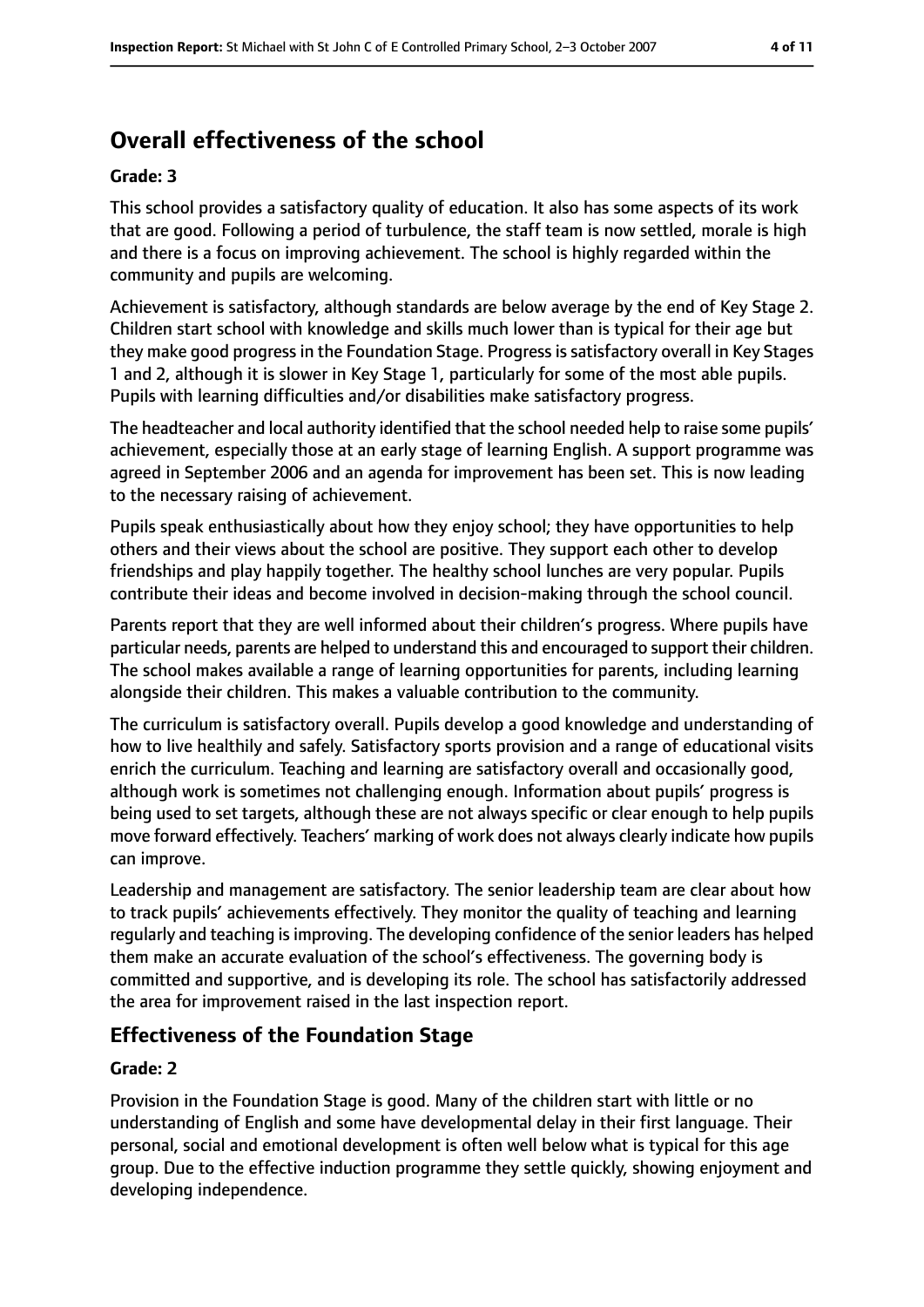Children achieve well in the Foundation Stage and make good progress towards the learning goals set for them, especially in communication and personal and social skills. Teaching and learning are good. Staff plan and work well together. Very good bi-lingual support helps children to develop their language skills. Good use is made of the indoor and outdoor environment with a wide range of well planned, structured activities to stimulate learning.

Children are well cared for, guided and supported. There are helpful procedures in place to enable the children to settle quickly and parents are fully involved and encouraged to participate in their child's education whenever possible. The Foundation Stage is well led and managed by the Foundation Stage leader, ably supported by an effective team.

# **What the school should do to improve further**

- Improve achievement, particularly for the most able pupils in Key Stage 1, by ensuring that work is sufficiently challenging for all pupils.
- Ensure that the marking of pupils' work makes it clear to them what they need to do to improve.
- Make better use of information about progress to set pupils' targets and tasks that help to accelerate learning.

A small proportion of the schools whose overall effectiveness is judged satisfactory but which have areas of underperformance will receive a monitoring visit by an Ofsted inspector before their next section 5 inspection.

# **Achievement and standards**

### **Grade: 3**

Achievement is satisfactory overall. On entry, children's skills are well below typical levels for their age. They make good progressthrough the Foundation Stage towardstheir learning goals, although many do not reach the expected levels by the end of Reception.

Overall, pupils make satisfactory progress across Years 1 to 6, although progress isslower during Key Stage 1 than Key Stage 2, particularly for the most able pupils. Pupils with learning difficulties and/or disabilities make satisfactory progress.

Over recent years, teachers' assessments at the end of Key Stage 1 have shown that standards are below average, although there have been improvementsin reading, writing and mathematics recently. National test results at the end of Year 6 show pupils leave school with standards that are below average, although there was a marked improvement in 2006. Work in lessons and the school's assessments for the current Year 6 indicate pupils' progress has continued to improve. Better tracking of pupils' progress, targeted support and the new more creative curriculum with an emphasis on writing are beginning to help the school raise standards and accelerate progress.

# **Personal development and well-being**

### **Grade: 2**

Strengths in pupils' personal development lead to a happy school. Parents are pleased that their children enjoy their time here. Many classes wrote their own rules, which emphasise respect for each other. At play anyone left without a friend is quickly spotted and brought into the group. Good behaviour enables lessons to run smoothly. Theatre visits impress on pupils the importance of not bullying and keeping safe. Pupils say, 'We turn bullies into good people by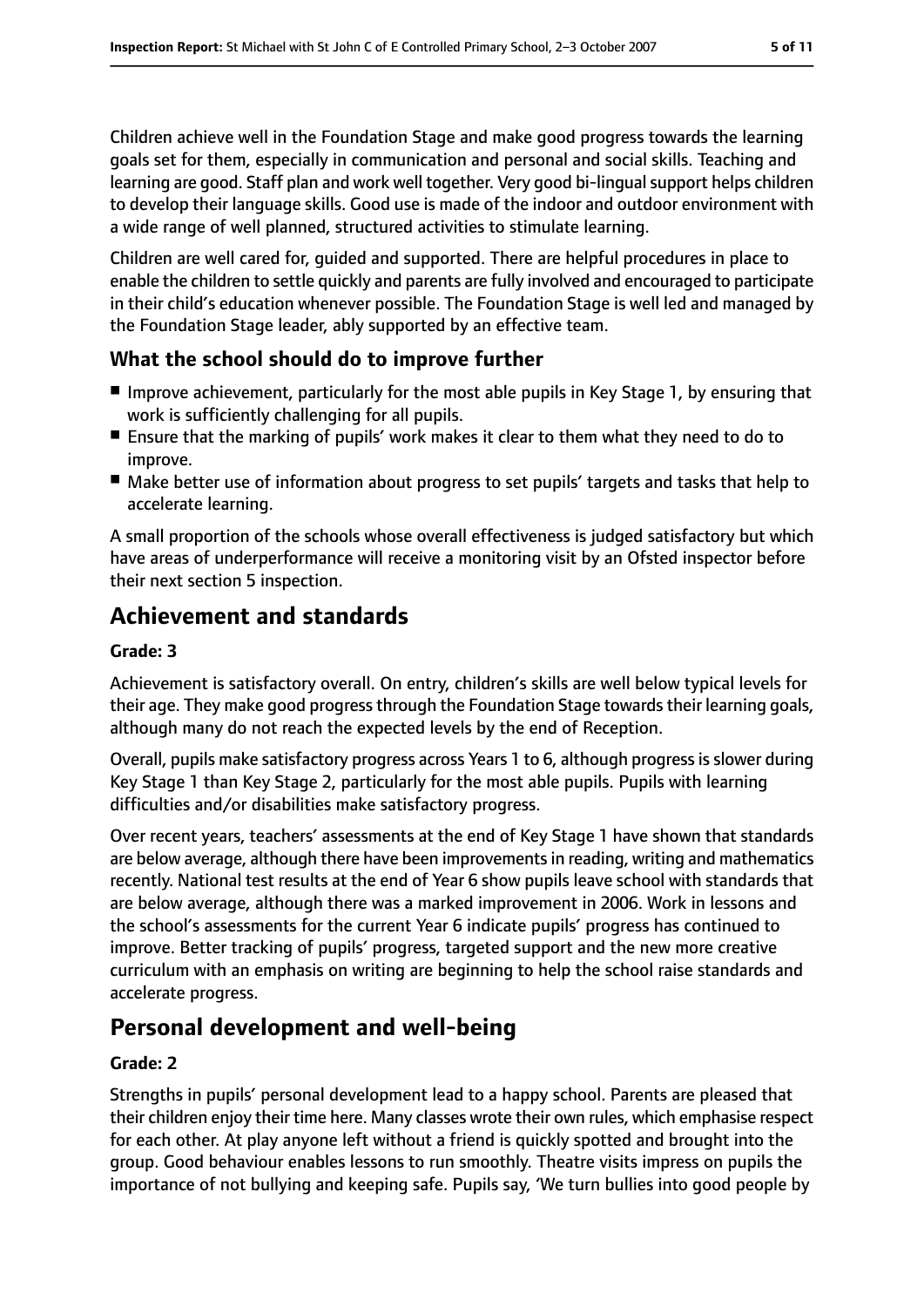our example of being kind'. Pupils talk sensibly about dealing with danger. Attendance has improved significantly and is in line with the national average.

Through lessons and activities pupils learn to be good members of the local and wider community. For example, pupils in Year 6 understand the importance of protecting the environment, referring to the 'terror of transport' in topic work. School council meetings involve pupils in making decisions that make a difference to their lives in school. Pupils show initiative in lessons and when unsupervised during library sessions at lunchtime, share computers and research books in a sensible way. Pupils adopt safe and healthy lifestyles and know the benefits of regular physical activity and healthy eating. Learners' spiritual, moral, social and cultural development is good. Pupils are extremely polite, friendly and courteous. The satisfactory progress in basic skills gives pupils a sound preparation for the next stages of learning and life in their community.

# **Quality of provision**

# **Teaching and learning**

#### **Grade: 3**

Teaching and learning are satisfactory and some good teaching was seen. Learning is often effective because activities are fun, lively and imaginative, as a result of good planning. This leads to pupils being well focused and enthusiastic. However, teaching does not always move at a brisk pace and some tasks are less imaginative so that progress is slower. Some teachers' use of questioning and discussion is not yet strong enough to challenge the pupils' thinking and ensure effective learning for all. Teacher assessment is not always used effectively to ensure that work is correctly targeted to pupils' ability, and this especially affects the learning of the more able pupils in Key Stage 1. This is evident in some of the pupils' books and in the overuse of worksheets that are not fully extending learning. Marking is completed but comments do not always tell pupils how to improve. Pupils with learning difficulties and/or disabilities and those who are at an early stage of learning English are well supported by the teaching and bi-lingual assistants.

### **Curriculum and other activities**

#### **Grade: 3**

The curriculum meets requirements and also includes teaching French. Changes to curriculum planning are helping to develop literacy and numeracy skills in all subjects, through bringing more creative activities into the curriculum. This is making learning more purposeful, although the full impact has yet to be seen.

Information and communication technology (ICT) skills are taught well and better resources in some areas means opportunities to practise these skills in lessons are developing effectively. All pupils, including those with learning difficulties and/or disabilities, and those learning English as an additional language, receive a curriculum that meets their needs. However, more able pupils are not always as well catered for.

Good provision for personal development means pupils know how to keep safe, to be healthy and accept responsibility. This programme includes visits from the Life Caravan, helping pupils to consider choices and act responsibly. The pupils enjoy a satisfactory range of extra-curricular activities that contribute to their development and skills in ICT, sport and music. These emphasise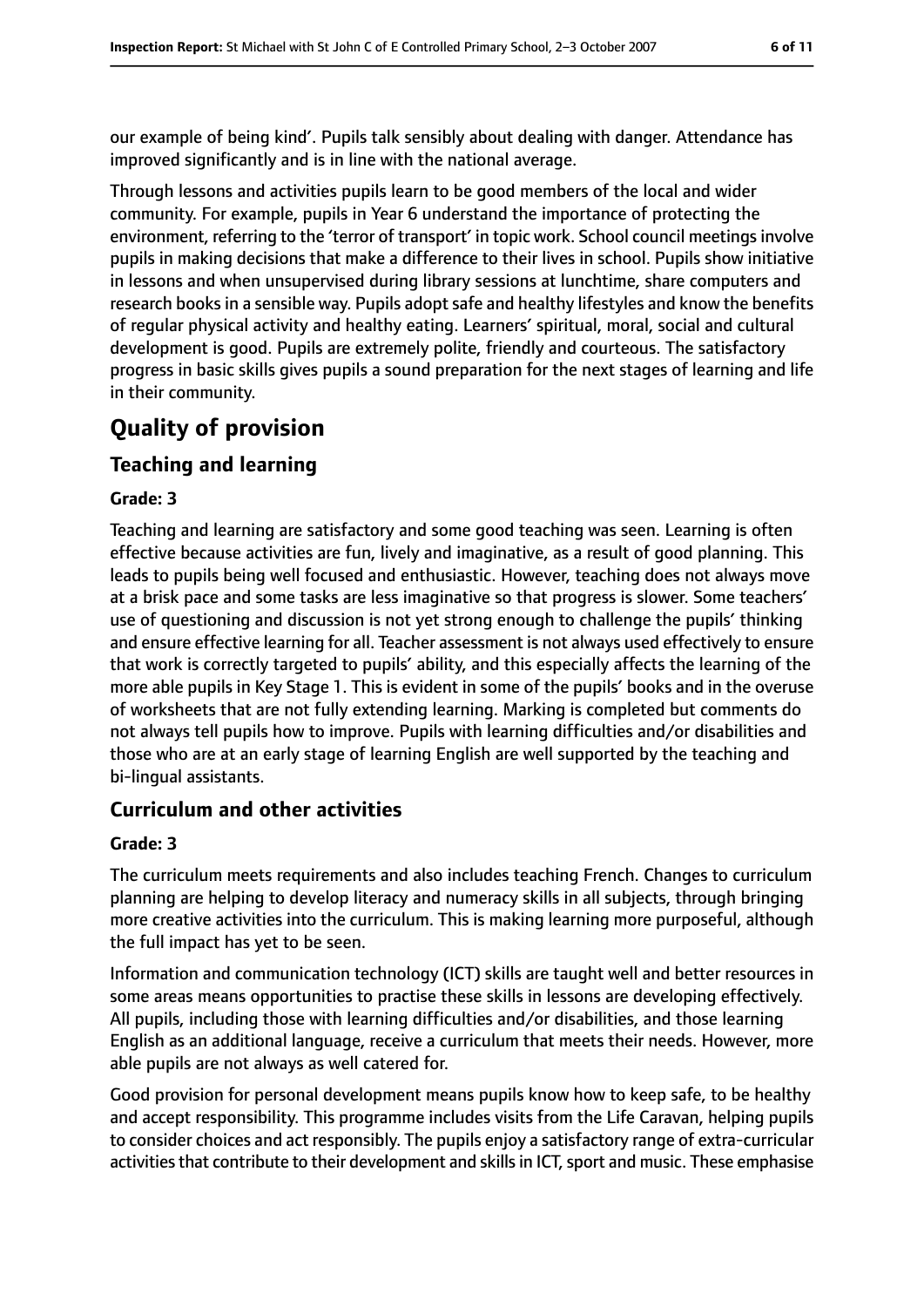that everyone should have the opportunity to take part. Educational trips give pupils more opportunities to learn outside the classroom.

### **Care, guidance and support**

#### **Grade: 3**

The school provides good quality pastoral care for its pupils. Pupils say they feel safe and their parents agree, and this adds to the happy learning environment. Safeguarding procedures are secure. Good links with other agencies provide effective advice and support for pupils with learning difficulties and/or disabilities and those needing help in speaking English.

Teachers know the pupils well. Based on these caring relationships, behaviour management is good which allows lessons to run smoothly. Pupils finding it difficult to behave well receive caring guidance, which has improved behaviour throughout the school. Systems for providing academic guidance are satisfactory and improving. A good start has been made in spotting pupils who need an extra boost to their learning. However, these systems are not always being used well to analyse the impact of the support provided or to track the progress of specific groups, especially the more able pupils. This hasled to some underachievement going unnoticed in the past.

# **Leadership and management**

#### **Grade: 3**

Leadership and management are satisfactory. After a period of change the leadership and management team is now stable and focused on raising achievement. The new structure of three assistant headteachers is developing well and is providing appropriate support for the headteacher.

With senior staff, governors and local authority advisors, the headteacher has identified accurately the school's main strengths and areas for development. Strategies have been put in place to move the school forward in these areas, and these are beginning to have an impact. For example, subject leaders are starting to use data analysis and other information effectively to plan targets. The key appointment of a full time behaviour and intervention teacher, who team teaches with other staff, is having a significant impact on improving practice.

The governing body is highly committed and supportive of the school and is developing its role to question and challenge the performance of the school. The school manages its finances well to provide a good staffing ratio and continue its programme of refurbishment and equipping the school. The local authority is continuing its supportive involvement with the school, particularly in checking the effectiveness of staff development. The school provides satisfactory value for money and has addressed the areas for improvement identified at the last inspection appropriately. It has a satisfactory capacity for improvement in the future.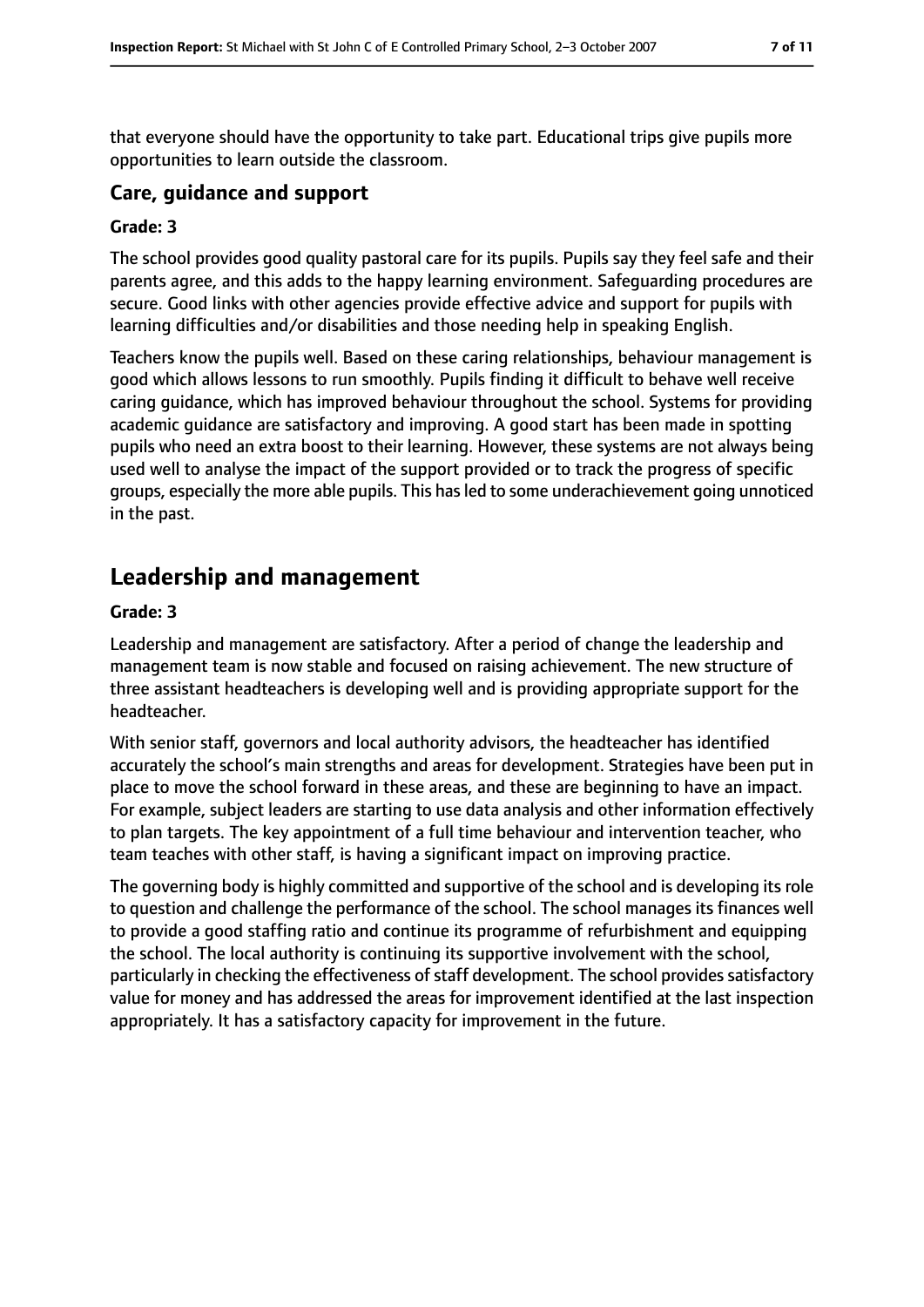**Any complaints about the inspection or the report should be made following the procedures set out in the guidance 'Complaints about school inspection', which is available from Ofsted's website: www.ofsted.gov.uk.**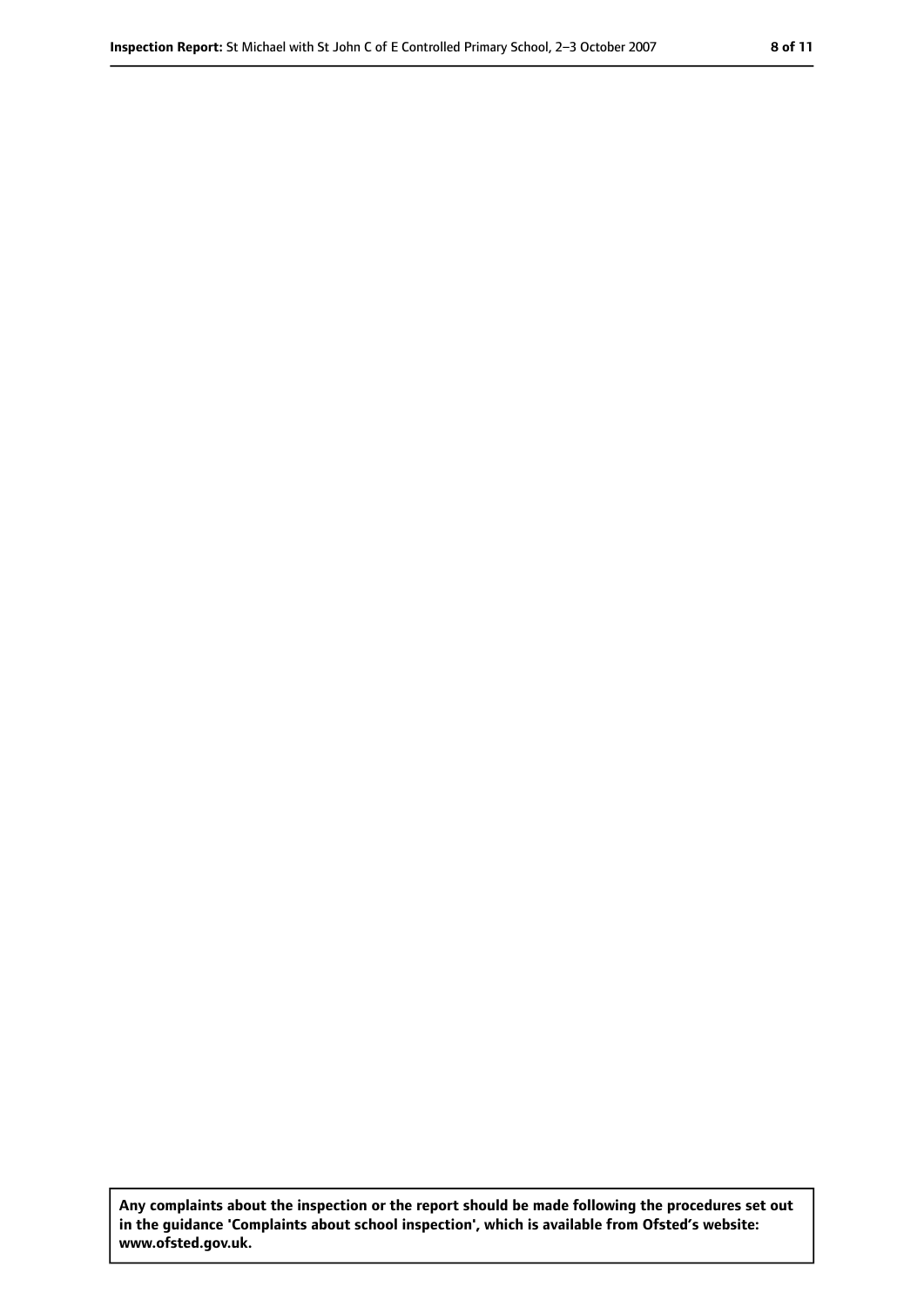# **Inspection judgements**

| $\degree$ Key to judgements: grade 1 is outstanding, grade 2 good, grade 3 satisfactory, and | School         |
|----------------------------------------------------------------------------------------------|----------------|
| arade 4 inadequate                                                                           | <b>Overall</b> |

# **Overall effectiveness**

| How effective, efficient and inclusive is the provision of education, integrated<br>care and any extended services in meeting the needs of learners? |     |
|------------------------------------------------------------------------------------------------------------------------------------------------------|-----|
| Effective steps have been taken to promote improvement since the last<br>inspection                                                                  | Yes |
| How well does the school work in partnership with others to promote learners'<br>well-being?                                                         |     |
| The effectiveness of the Foundation Stage                                                                                                            |     |
| The capacity to make any necessary improvements                                                                                                      |     |

### **Achievement and standards**

| How well do learners achieve?                                                                               |  |
|-------------------------------------------------------------------------------------------------------------|--|
| The standards <sup>1</sup> reached by learners                                                              |  |
| How well learners make progress, taking account of any significant variations between<br>groups of learners |  |
| How well learners with learning difficulties and disabilities make progress                                 |  |

# **Personal development and well-being**

| How good is the overall personal development and well-being of the<br>learners?                                  |  |
|------------------------------------------------------------------------------------------------------------------|--|
| The extent of learners' spiritual, moral, social and cultural development                                        |  |
| The extent to which learners adopt healthy lifestyles                                                            |  |
| The extent to which learners adopt safe practices                                                                |  |
| How well learners enjoy their education                                                                          |  |
| The attendance of learners                                                                                       |  |
| The behaviour of learners                                                                                        |  |
| The extent to which learners make a positive contribution to the community                                       |  |
| How well learners develop workplace and other skills that will contribute to<br>their future economic well-being |  |

### **The quality of provision**

| How effective are teaching and learning in meeting the full range of the<br>learners' needs?          |  |
|-------------------------------------------------------------------------------------------------------|--|
| How well do the curriculum and other activities meet the range of needs<br>and interests of learners? |  |
| How well are learners cared for, guided and supported?                                                |  |

#### **Annex A**

 $^1$  Grade 1 - Exceptionally and consistently high; Grade 2 - Generally above average with none significantly below average; Grade 3 - Broadly average to below average; Grade 4 - Exceptionally low.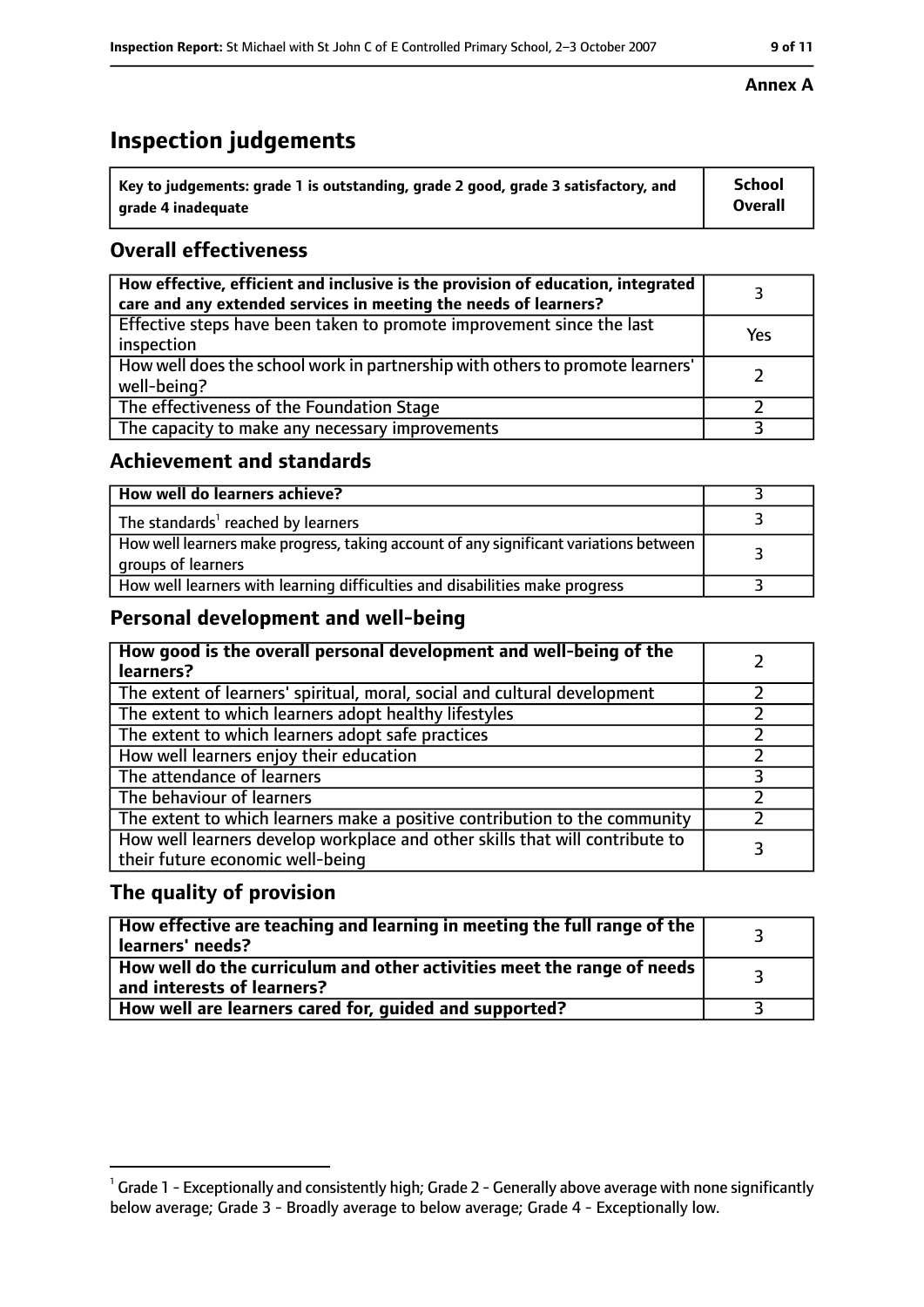# **Annex A**

# **Leadership and management**

| How effective are leadership and management in raising achievement<br>and supporting all learners?                                              |     |
|-------------------------------------------------------------------------------------------------------------------------------------------------|-----|
| How effectively leaders and managers at all levels set clear direction leading<br>to improvement and promote high quality of care and education |     |
| How effectively leaders and managers use challenging targets to raise standards                                                                 | 3   |
| The effectiveness of the school's self-evaluation                                                                                               | 3   |
| How well equality of opportunity is promoted and discrimination tackled so<br>that all learners achieve as well as they can                     | 3   |
| How effectively and efficiently resources, including staff, are deployed to<br>achieve value for money                                          | 3   |
| The extent to which governors and other supervisory boards discharge their<br>responsibilities                                                  | 3   |
| Do procedures for safequarding learners meet current government<br>requirements?                                                                | Yes |
| Does this school require special measures?                                                                                                      | No  |
| Does this school require a notice to improve?                                                                                                   | No  |